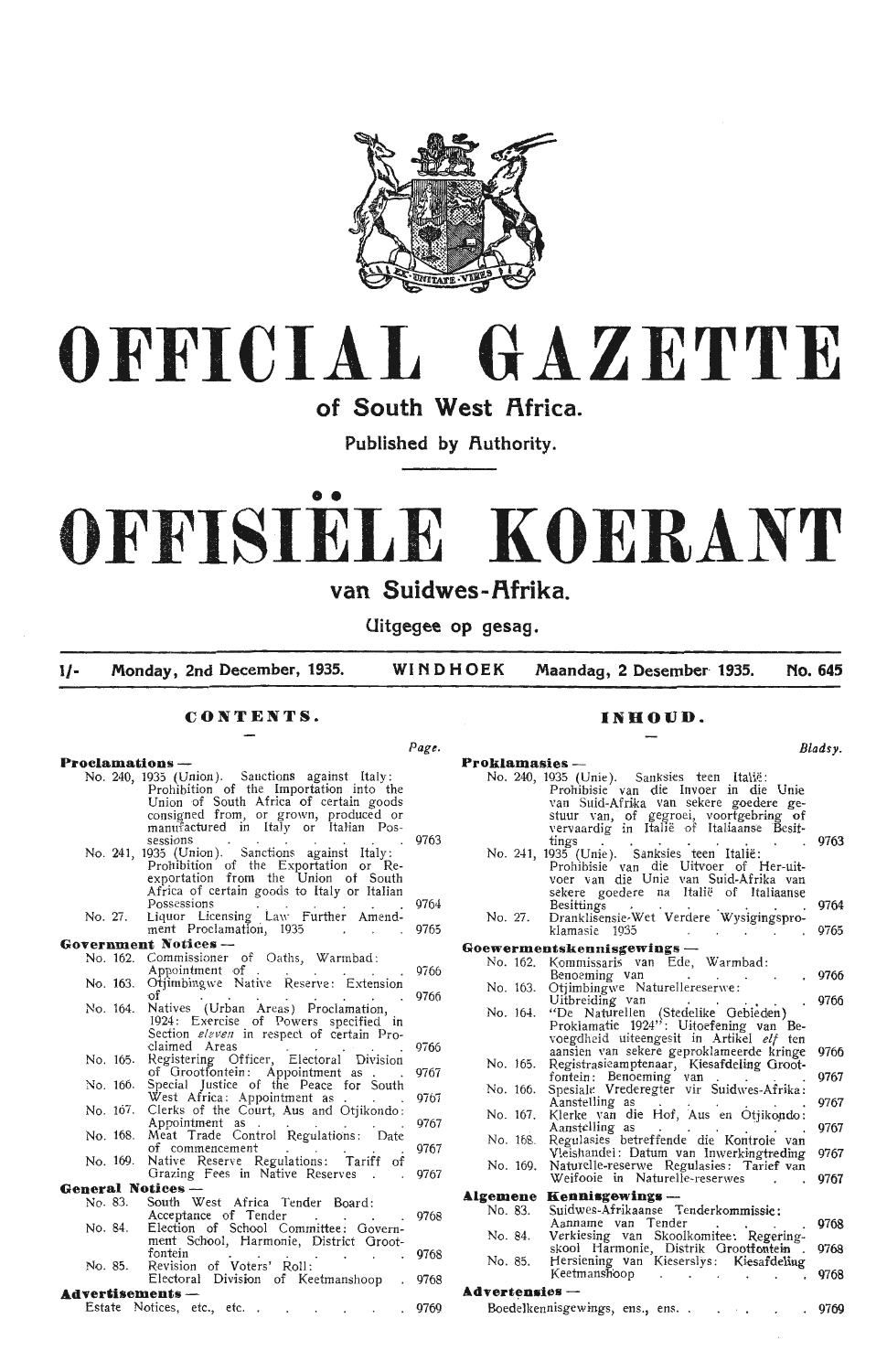### **PROCLAMATIONS**

BY HIS EXCELLENCY THE RIGHT HONOURABLE SIR JOHANNES WILHELMUS WESSELS, A MEMBER OF HIS MAJESTY'S MOST HONOURABLE PRIVY COUNCIL, OFFICER ADMINISTERING THE GOVERNTMENT OF THE UNION OF SOUTH **AFRICA.** 

No. 240, 1935 (Union).]

Whereas it is deemed expedient to take further measures in fulfilment of the obligations incumbent on the Union in virtue of Article 16 of the Covenant of the League of Nations;

Now therefore, under and by virtue of the powers vested in the Governor-General and at present exercised by me, under section *one* of the Treaty of Peace and South West Africa Mandate Act, 1919 (Act No. 49 of 1919), I do hereby declare, proclaim and make known as follows: --

1. (1) As from the eighteenth day of November, 1935, the importation into the Union of all goods (other than gold or silver, bullion and coin), consigned from, or grown, produced or manufactured in, Italy or Italian possessions, from whatever place arriving, is hereby prohibited;

Provided that, subject to the production of such evidence as the Commissioner of Customs may require for ensuring that the provisions of this section are not evaded, this section **shall** not apply-

- (a) to goods which had, before the date aforesaid, left the place from which they were last consigned; or
- (b) to goods imported for exportation after transit through the Union of by way of transhipment; or
- (c) to goods bought and paid for in full on or before the date of this proclamation; or
- ( d) to goods being the bona fide personal belongings of travellers from Italy or Italian possessions; or
- ( e) to books, newspapers, periodicals, maps, cartographical productions and printed or engraved music.

 $(2)$  If at any time a question arises under this section whether any goods have been consigned from Italian territory, or were grown, produced or manufactured in Italian territory, it shall be lawful for the Commissioner of Customs to require the importer to furnish to him in such form as he may direct proof in respect of the country from which the goods were consigned and in which the goods were grown, produced or manufactured, and unless proof is furnished to the satisfaction of the Commissioner of Customs that the goods were con-<br>signed from, and grown, produced or manufactured in some<br>country other than Italian territory, the goods shall be deemed to he goods consigned from, or grown, produced or manufactured in, Italian territory.

2. Goods grown or produced in Italy or Italian possessions which have been subjected to some process in another country, and goods manufactured partly in Italy or Italian possessions and partly in another country, shall be deemed to fall within the scope of the above prohibition unless it is proved to the satisfaction of the Commissioner of Customs that twenty-five per cent. or more of the value of the goods at the time when they left the place from which they were last consigned is attributable to processes undergone since the goods last left Italy or Italian possessions.

3. For the purposes of this Proclamation the Mandated Territory of South West Africa shall be deemed to form part of the Union.

GOD SAVE THE KING.

Given under my Hand and the Great Seal of the Union ot South Africa at Pretoria on this the Fourteenth day of November One thousand Nine hundred and Thirty-five.

> J. W. WESSELS, Officer Administering the Government.

By Command of His Excellency the Officer Administering the Oovernment-in-Council.

J. 8. M. HERTZOG.

### **PROKLAJIASIES**

**VAN** SY EKSELLENSIE DIE HOOGEDELAOBARE JOHANNES WILHELMUS WESSELS, LID VAN MEES EERVOLLE OEHEIME RAAD VAN MAJESTEIT, AMPTENAAR BELAS MET DIE OEFENING VAN DIE UITVOERENDE OESAO DIE UNIE VAN SUID-AFRIKA. SIR **DIE SY UIT-VAN** 

### No. 240, 1935 (Unie). I

Nademaal dit dienstig geag word om verdere maatreëls te tref ter vervulling van die verpligtings wat op die Unie rus<br>kragtens Artikel 16 van die Statuut van die Volkebond;

Daarom is dit dat ek, kragtens die bevoegdhede verleen aan die Goewerneur-generaal, en tans deur my uitgeoefen, onder artikel een van die "Vredesverdrag en Zuid West Afrika Mandaat Wet" van 1919 (No. 49 van 1919) hierby verklaar, proklameer en hekendmaak as volg:-

1. (1) Van die agtiende November 1935 word die invoer in die Unie van Suid-Afrika van alle goedere (behalwe staafgoud of staafsilwer en munte), versend van, of gekweek,<br>geproduseer of vervaardig in, Italië en Italiaanse besittings van watter plek dit ook aangevoer word, hierby verbied;

Met dien verstande dat, onderworpe aan die verskaffing van sodanige bewys as wat die Kommissaris van Doeane mag eis ten einde te verseker dat die bepalings van hierdie artikel nie ontduik word nie, hierdie artikel nie van toepassing sal wees nie op:

- (a) goedere wat voor die vermelde datum die plek verlaat het waarvan hulle die laaste verstuur is; of
- (b) goedere wat ingevoer is vir uitvoer na deurvoer deur die Unie of by wyse van oorlading; of
- (c) goedere wat gekoop en ten volle betaal is op of voor die datum van hierdie Proklarnasie; of
- (d) goedere wat bona fide deel uitmaak van die persoonlike uitrusting van reisigers komende van Italië of 'n Italiaanse besitting; of
- ( e) boeke, nuusblaaie, tydskrifte, kaarte, kartografiese voortbrengsels en gedrukte of gegraveerde musiek.

(2) Indien ten eniger tyd die vraag ontstaan, onder hierdie artikel, of goedere verstuur is van, of gekweek, geproduseer, of vervaardig is in, Italiaanse gebied, kan die Kommissaris van Doeane van die invoerder vereis dat hy aan hom in die vorm deur hom aangegee, bewys lewer van watter land die goedere verstuur is en in watter land die goedere gekweek, geproduseer of vervaardig is en tensy tot genoeë<br>van die Kommissaris van Doeane bewys word dat die goed versend is van, en gekweek, geproduseer of vervaardig is in, een of ander land wat geen Italiaanse gebied is nie, word aangeneem dat die goedere verstuur is van, of gekweek, geproduseer of vervaardig is in, Italiaanse gebied.

2. Goedere gekweek of geproduseer in Italië of Italiaanse besittings wat een of ander bewerking in 'n ander land ondergaan het en goedere wat gedeeltelik in Italië of in Italiaanse besittings en gedeettelik in 'n ander land ver- vaardig is, word geag om onder die voormelde verbod te val, tensy dit tot die genoeë van die Kommissaris van Doeane bewys word dat vyf-en-twintig persent of meer van die waarde daarvan, op die moment dat die goedere die plek verlaat het vanwaar dit die laaste versend is, toe te skryf is aan bewerking wat die goed ondergaan het sedert dit die laaste keer Italië of Italiaanse besittings verlaat het.

3. By die toepassing van hierdie Proklamasie sluit die Unie die Mandaatgebied Sujdwes-Afrika in.

### GOD BEHOEDE DIE KONING.

Oegee onder my Hand en die Grootseël van die Unie van Suid-Afrika te Pretoria, op hede die Veertiende dag van<br>November Eenduisend Negehonderd Vyf-en-dertig.

J. W. WESSELS, Amptenaar Belas met die Uitoefening van die Uitvoerende Gesag.

Op Las van Sy Eksellensie die Amptenaar Belas met die Uitoefening van die Uitvoerende Oesag-in-rade.

J. B. M. HERTZOG.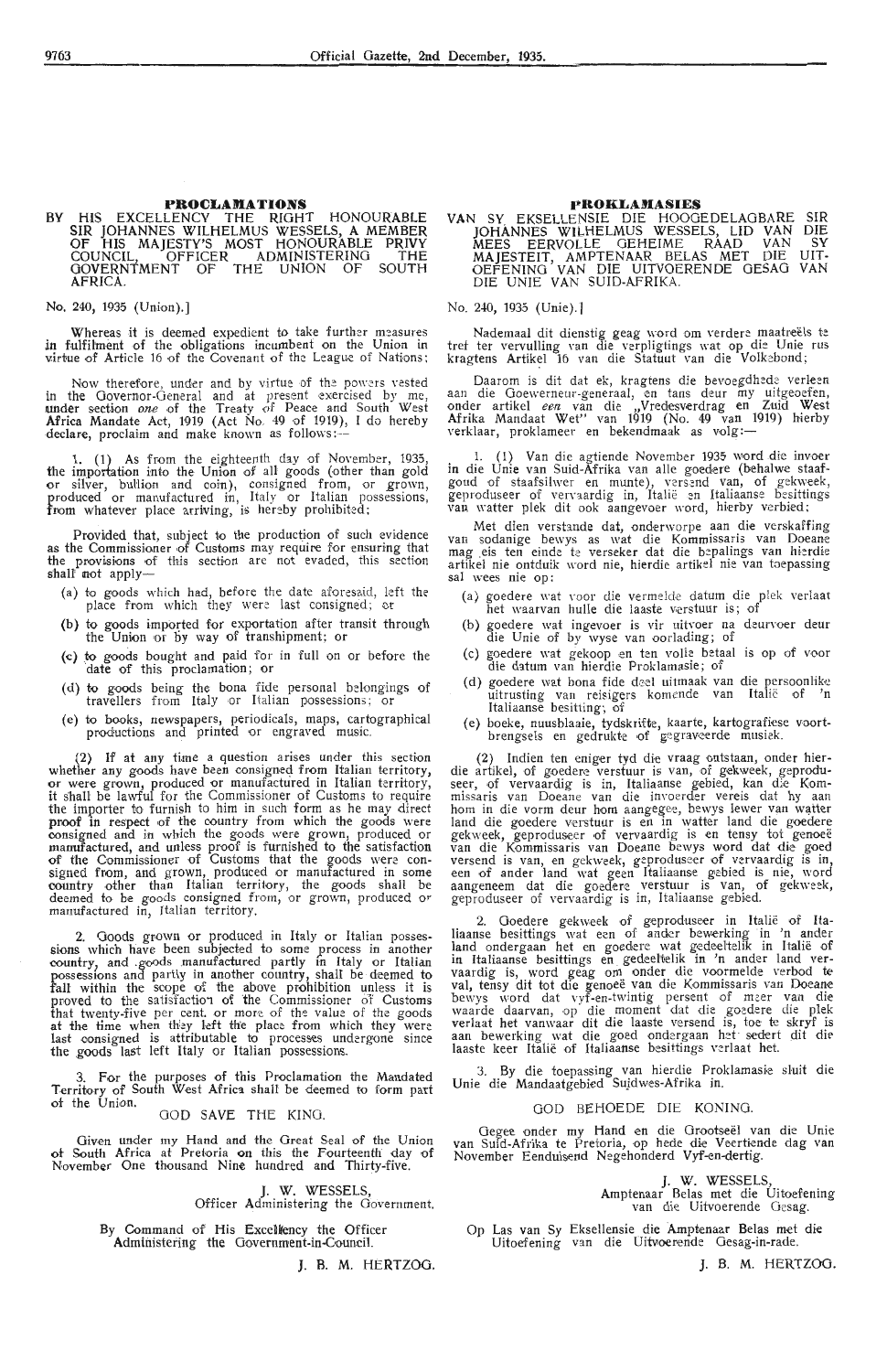No. 241, 1935 (Union).]

Whereas it is deemed expedient to take further measures in fulfilment of the obligations incumbent on the Union under Article 16 of the Covenant of the League of Nations.

Now therefore, under and by virtue of the powers vested in the Governor-General and at present exercised by me,<br>under section *one* of the Treaty of Peace and South West Africa Mandate Act, 1919 (Act No. 49 of 1919), I do hereby<br>declare, proclaim and make known as follows:—

1. The provisions of sections one, three and four of Proclamation No. 219 of the thirtieth day of October, 1935,<br>issued by the Officer Administering the Government of the Union, shall also apply to the exportation and re-exportation<br>from the Union of the following goods, to wit---

- (a) horses, mules, donkeys, camels and all other transport animals;
- (b) rubber, raw, latex, raw crepe, waste and reclaimed;
- (c) bauxite, aluminium and alumina (aliminium oxide), iron ore and scrap iron; chromium, manganese, nickel titanium, tungsten, vanadium, their ores and ferro alloys; ferro molybdenum, ferro-silicon, ferrosilico-manganese and ferro-silico-manganese-aluminium;<br>tin and tin ore, inclusive of all crude forms of the minerals and metals enumerated above and of their ores, scrap and alloys;

as though they were arms, munitions or implements of war enumerated in the Schedule to that Proclamation:

Provided that, subject to the production of such evidence as the Commissioner of Customs may require for ensuring that the provisions of this section are not evaded, this section shall not apply to goods of any of the descriptions set out<br>above which are exported after transit through the Union or by way of transhipment.

2. Goods of the descriptions set out in section *one* of this Proclamation which are en route at the time this Procla mation comes into force shall be excepted from its operation.

3. ( 1) No goods of the descriptions set out in section one of this Proclamation shall be laden for export unless a bill of entry has first been delivered to the proper officer ot customs.

The exporter of any goods the exportation of which from the Union to Italy or an Italian possession was, at the time of the exportation thereof, prohibited by this Proclamation or by any other Proclamation issued under the powers vested in the Governor-General by section one of the Treaty of Peace and South West Africa Mandate Act, 1919 (Act No. 49 of 1919), may be required by the Commissioner of Customs to produce evidence *to* his satisfaction that the goods. have not reached Italian territory; and if he fails to produce such evidence he shall be liable *to* a penalty of treble the value of the goods or of a sum not exceeding three hundred pounds, at the election of the Commissioner, to be recovered under the provisions of Chapter VIII of the Customs Management Act, 1913 (Act No. 9 of 1913), unless<br>he proves that he did not consent to or connive at the goods reaching such territory and took all reasonable steps to ensure that the final destination of the goods was that specified in the. customs documents relating to the shipment thereof.

(3) If the Commissioner of Customs has reason to suspect that any declaration made in the course of making entry before lading by any person in connection with the exportation of any goods of any description set out in section one of this Proclamation is untrue in any material particular, the Commissioner may cause the goods to be detained pending the production to him of proof to his satisfaction of the truth of the declaration, and if such proof is not produced to him within a period fixed by him, the goods shall be saized as forfeited and be dealt with under the provisions of Chapter VIII of the Customs N\anagement Act, 1913 (Act No. 9 of 1913).

-l. Sub-section (ii) of section *two* of the said Proclamation No. 219 of the thirtieth tlay of October, is here by dek:ted and the following sub-section substituted therefor:-

"The provisions of sub-section (i) shall not apply to payments made to any institution which is certified by the Secretary for Finance to have a humanitarian or religious obfect".

5. For the purposes of this Proclamation the Union includes the Mandated Territory of South West Africa.

No. 241, 1935 (Unie).]

Nademaal dit dienstig geag word om verdere maatreëls te tref ter vervulling van die verpligtings wat op die Unie rus onder Artikel 16 van die Volk-ebondstatuut;

. Daarom is dit dat ek, kragtens die bevoegdhede verleen aan die Ooewerneur-generaal, en tans deur my uitgeoefen, onder artikel een van die "Vredesverdrag en Zuid West Afnka Mandaat Wet, 1919" (Wet No. 49 van 1919) hierby  $v$ erklaar, proklameer en bekendmaak as volg:---:

1. Artikels *een, drie* en *vier* van Proklamasie No. 219 van die dertigste dag van Oktober 1935, uitgevaardig deur die Amptenaar Belas met die Uitoefening van die Uitvoerende Gesag van die Unie is ook van toepassing op die uitvoer<br>en heruitvoer uit die Unie van die volgende goedere naam•<br>lik—

(a) perde, muile, donkies, kamele en alle andere trekdiere;

- (b) rubber, ruwe, lateks, ruwe crêpe, afval en herwonne; en
- (c) bauksiet, aluminium en alumina (aluminiumoksied), ystererts en ysterafval; chroom, mangaan, nikkel, titaan, wolfram, vanadium, hul erste en yster-allooie; ferro-<br>molibdeen, ferro-silisium, ferro-silisium-mangaan, en<br>ferro-silisium-mangaanaluminium; tin en tinerts met inbegrip van alle ruwe vorme van die minerale en metale hierbo vermeld en van hul ertse, afval en allooie;

asof hulle wapens, ammunisie, of oorlogstuig is vermeld in die Bylae van daardie Proklamasie:

Met dien verstande dat, onderworpe aan die lewering van sodanige bewys as die Kommissaris van Doeane mag eis ten einde te verseker dat die bepalings van hierdie artikel nie ontduik word nie, hierdie artikel nie van toepassing sal wees nie op die goedere hierbo omskrywe wat na deurvoer deur die Unie of by wyse van oorlading uitgevoer word.

2. Goedere omskrywe in artikel *een* van hierdie Proklamasie wat op pad is op die moment dat hierdie Proklamasie in werking tree val nie daaronder nie.

(1) Geen goedere omskrywe in artikel een van hierdie Proklamasie word vir uitvoer gelaai nie voordat 'n inklaringsbrief afgelewer is aan die aangewese doeanebeampte.

(2) Van die uitvoe rder van goedere, die uitvoer waarvan uit die Unie na Italie of ' n Itahaanse besitting ten tyde van die uitvoer deur hierdie Proklamasie, of 'n ander Proklamasie, uitgevaardig kragtens die bevoegdhede van die Goewerneurgeneraal onder artikel *een* van die "Vredesverdrag en Zuid West ,Afrika Mandaat Wet, 1919" (Wet No. 49 van 1919), verbode was, kan die Kommissaris van Doeane eis om, tot sy genoeë, te bewys dat die goedere nie Italiaanse gebied bereik het nie; en indien hy in gebreke bly om sodanige bewys te lewer is hy onderhewig, ter keuse van die Kommissaris, aan 'n boete van driemaal die waarde van die goedere of van 'n som wat drie honderd pond nie te bowe gaan nie, verhaalbaar ooreenkomstig Hoofstuk VIII van die ,,Wet op het Beheer van de Doeane, 1913'' (Wet No. 9<br>van 1913), tensy hy bewys dat hy nie daarin toegestem of oogluikend toegelaat het dat die goedere daardie gebied bereik nie en dat hy alle redelike stappe gedoen het om te verseker dat die goedere ten slotte afgelaai sou word op die plek vermeld in die doeanepapiere wat betrekking het op die verskeping daarvan.

(3) Indien die Kommissaris van Doeane rede het om te veronderstel dat 'n verklaring, wat in die loop van inklaring vóór lading gemaak is deur 'n persoon in verband met die uitvoer van goedere soos omskrywe in artikel *een* van hierdie Proklamasie, onwaar is ten opsigte van 'n materiële besonderheid, mag die Kommissaris die goedere laat terughou totdat<br>aan hom voldoende bewys van die juistheid van die verklaring gelewer is en indien hierdie bewys nie aan hom gelewer word nie binne 'n termyn deur hom gestel, word die goedere as verbeurd in beslag geneem en behandel ooreenkomstig Hoofstuk VIII van die "Wet op het Beheer van de Doeane, 1913" (Wet No. 9 van 1913).

4. Subartikel (ii) van artikel twee van voormelde Proklamasie No. 219 van 1935 word hierby geskrap en die volgende subartikel daarvoor in die plek gestel:-

,,Subartikel (i) is nie op betal'ings wat gemaak word aan 'n instelling wat volgens 'n verklaring van die Sekretaris van Finansies 'n mensliewende of godsdienstige doel het, van toepassing nie".

5. By die toepassing van hierdie Proklamasie sluit die Unie die Mandaatgebied Suidwes-Afrika in.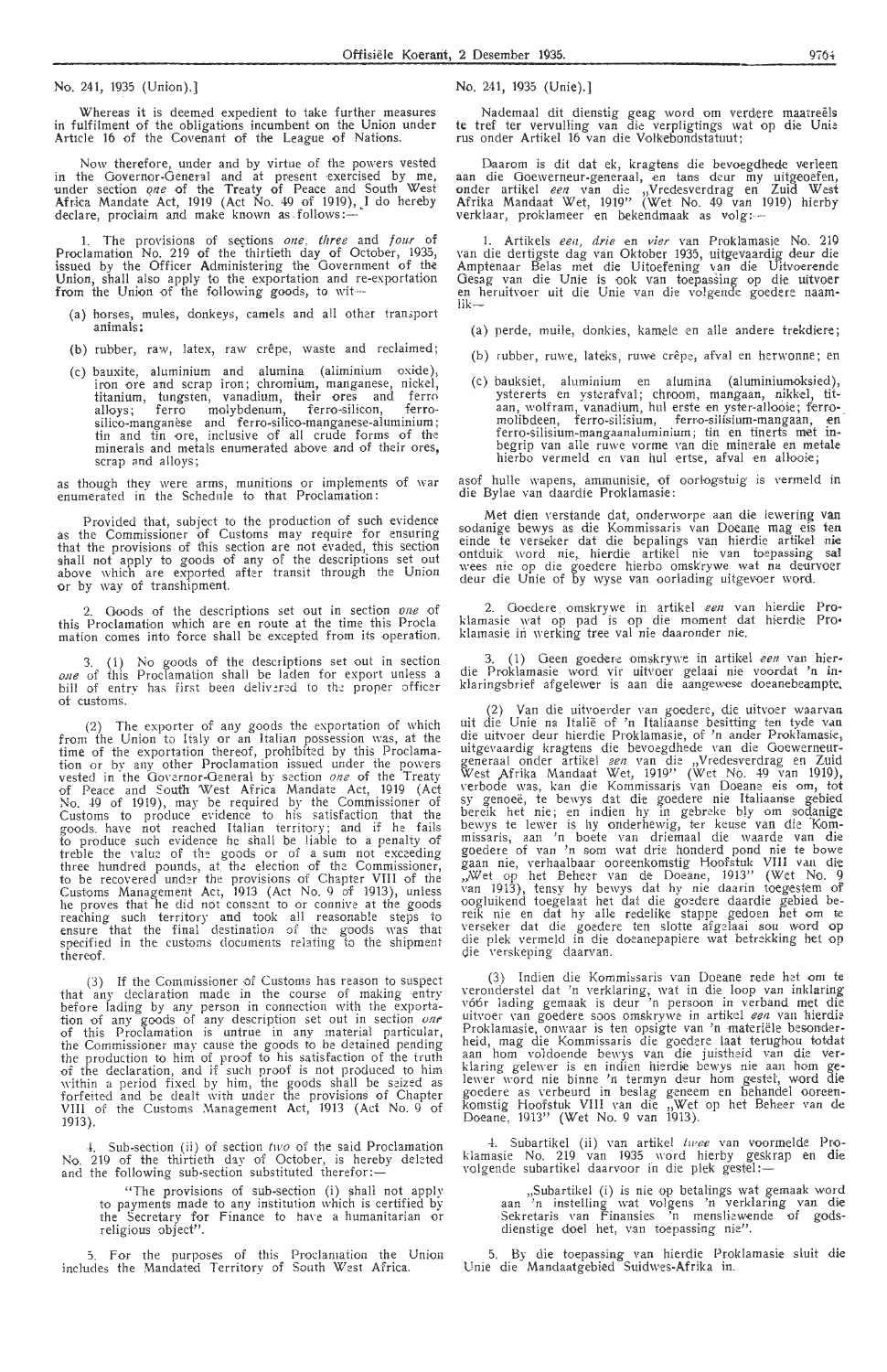This Proclamation shall come into operation on the eighteenth day of November, 1935.

GOD SAVE THE KING.

Given under my Hand and the Great Seal of the Union of South Africa at Pretoria on this the Fourteenth day of November One thousand Nine hundred and Thirty-five.

J. W. WESSELS,

Officer Administering the Government.

By Command of His Excellency the Officer Administering the Government-in-Council.

J. B. M. HERTZOG.

### **PROCLAMATION**

### By HIS HONOUR DAVID GIDEON CONRADIE, ADMINISTRATOR OF SOUTH WEST AFRICA

No. 27 of 1935.]

WHEREAS it is desirable further to amend the law relating to the sale and control of intoxicating liquor;

NOW THEREFORE, under and by virtue of the powers in me vested, I do hereby proclaim, declare and make known as follows:-

1. In this Proclamation the expression the "principal law" means the Liquor Licensing Proclamation, 1920 (Proclamation No. 6 of 1920), as amended by the Liquor Licensing Amendment Proclamation, 1920 (Proclamation No. 71 of 1920), the Liquor Licensing Further Amendment Proclamation, 1921 (Proclamation No. 48 of 1921), the Liquor Licensing Proclamation Further Amendment Proclamation, 1923 (Proclamation<br>No. 7 of 1923), the Liquor Licensing Amendment Further Amendment Proclamation, 1923 (Prodamation No. 27 of 1923), the Liquor Licensing Further Amendment' Proclama**tion,** 1924 (Proclamation No. 18 of 1924), the Liquor Licensing Amendment Further Amendment Proclamation, ·1924 (Proclamation No. 25 of 1924), the Liquor Licensing Law Amendment Ordinance, 1927 (Ordinance No. 3 of 1927), the Liquor Licensing Law Further Amendment Ordinance, 1931 (Ordinance No. 7 of 1931), the Liquor Licensing Law Amendment Proclamation, 1931 (Proclamation No. 32 of 1931), the Liquor Licensing Law Amendment Ordinance, 1932 (Ordinance No. 9 of 1932), the Liquor Licensing Law Amendment Proclamation, 1933 (Proclamation No. 20 of 1933), and the Liquor Licensing Law Amendment Proclamation, 1935 (Proclamation No. 23 of 1935).

2. Section *ninety-five* of the principal law is hereby amended by the deletion of the words "for personal consumption only".

3. This Proclamation may be cited as the Liquor Licensing Law Further Amendment Proclamation, 1935, and shall be read as one with the principal faw.

#### 000 SAVE THE KING.

Given under my hand and seal at Windhoek this 27th day of November, 1935

> 0. G. CONRADIE, *Administrator.*

6. Hierdie Proklamasie tr-ee in werking op die **agtiende**  dag van November 1935.

GOD BEHOEDE DIE KONING.

Gegee onder my Hand en die Grootseël van die Unie van Suid-Afrika *te* Pretoria, op hede die Veertiende dag **Vall**  November Eenduisend Negehonderd Vyf-cn-dertig.

> **J. W.** WESSELS, Amptenaar Belas met die Uitoefening van die Uitvoerende Oesag.

Op Las van Sy Eksellensie die Amptenaar Belas met die Uitoefening van die Uitvoenende Gesag-in-rade.

**J.** B. **M. HERTZOG** 

### **PROKLAMASIE**

### VAN SY EDELE DAVID GIDEON CONRADIE, ADMINISTRATEUR VAN SUIDWES-AFRIKA.

No. 27 van 1935.]

NADEMAAL dit wenslik is om die wet met betrekking tot die verkoop en kontrole van bedwelmende drank verder *te* wysig;

SO IS DIT dat ek, ingevolge en kragtens die bevoegdhede aan my verleen, hiermee proklameer, verklaar en bekend inaak as volg :-

1. In hierdie Proklamasie beteken die uitdrukking "die hoofwet" die "Drank Licentie Proclamatie, 1920" (Proklamasie No. 6 van 1920), soos gewysig deur die "Dranklicentie Wijzigings Proklamatie 1920" (Proklamasie No. 71 van 1920), "De Drank Licentie Verdere Wijziging Proklamatie 1921" (Proklamasie No. 48 van 1921), "De Dranklicentie Proklarnatie Verdere Wijziging Proklamatie 1923" (Proklamasie No. 7 van 1923), "De Dranklicentie Wiiziging Verdere Wijzigingsprokiamatie 1923" (Proklamasie No. 27 van 1923), "De Dranklicentie Verdere Wijzigingsproklamatie, 1924" (Proklamasie No. 18 van 1924), "De Dranklicentie Wijziging Verdere Wijzigingsproklamatie 1924" (Proklamasie No. 25 van 1924), die Dranklisensiewet-Wysigingsordonnansie 1927<br>(Ordonnansie No. 3 van 1927), die Dranklisensiewet Verder Wysigingsordonnansie 1931 (Ordonnansie No. 7 van 1931), die Wysigingsproklamasie van 1931 betreffende die Dranklisensiewet (Proklamasie No. 32 van 1931), die Dranklisensiewet-Wysigings-Ordonnansie 1932 (Ordonnansie No. 9 van 1932), die Dranklisensie-Wet Wysigingsproklamasie 1933 (Proklamasie No. 20 van 1933), en die Oranklisensiewet Wysigings- proklamasie 1935 (Proklamasie No. 23 van 1935).

2. Artikel *vyf-en-neëntig* van die hoofwet word hiermee gewysig deur skrapping van die woorde "slegs vir persoonlike verbruik".

3. Hierdie Proklamasie kan aangehaal word as die Dranklisensie-Wet Verdere Wysigingsproklamasie 1935, en moet as een met die hoofwet gelees word.

### 000 BEHOEDE DIE KONING.

Gegee onder my hand en seël te Windhoek op hierdie 27ste dag van November 1935.

> D. G. CONRADIF *Administrateur.*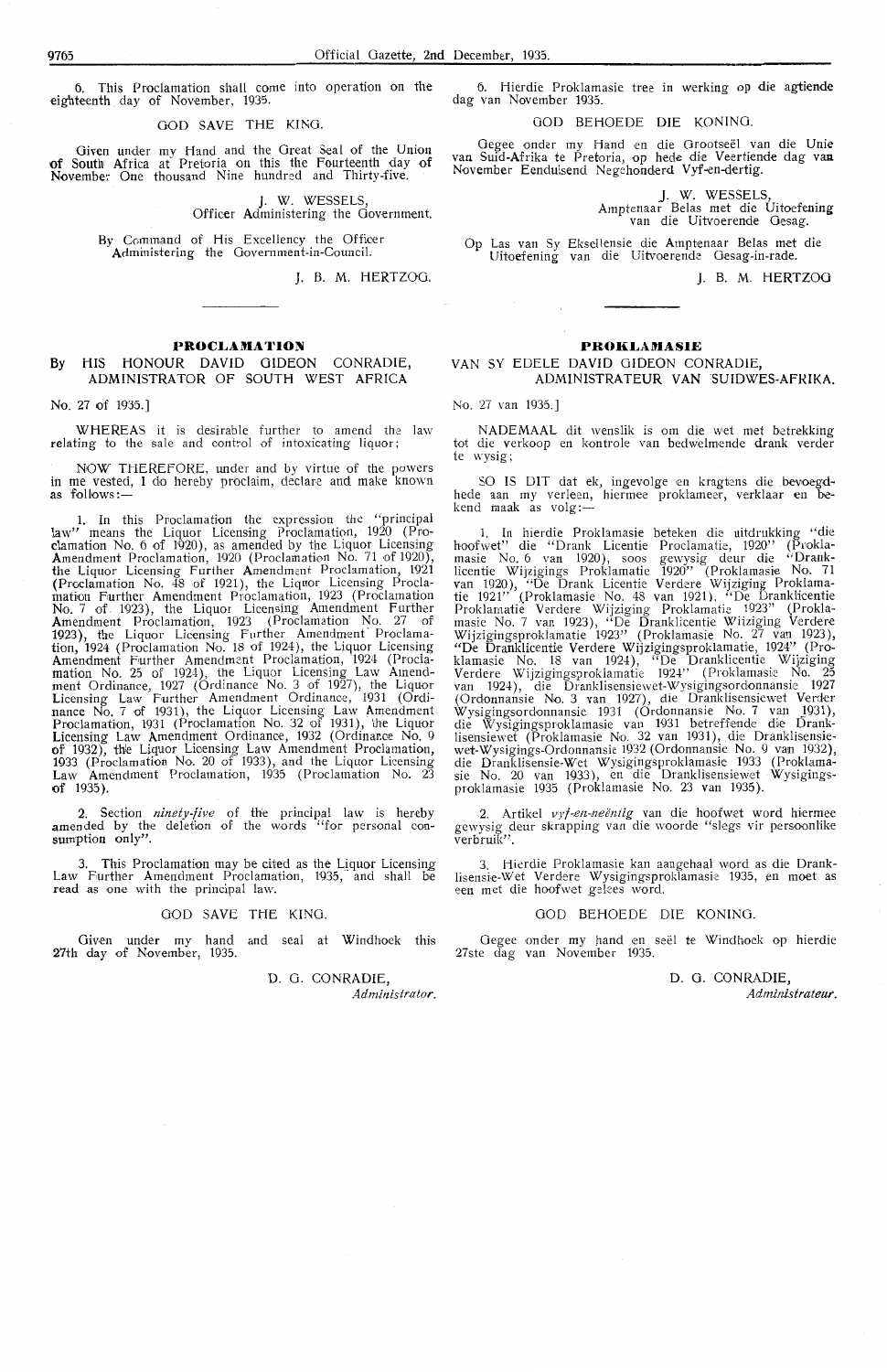### **Government Notices.**

The following Government Notices are published for general information.

> F. P. COURTNEY CLARKE *Secretary for South West Africa.*

Office of the Administrator, Windhoek.

No. 162.] [ 19th November, 1935. No. 162.] [ 19 November 1935. APPOINTMENT OF COMMISSIONER OF OATHS. BENOEMING VAN KOMMISSARIS VAN EDE.

WILHELM BAREND DE KOCK: Magisterial District WILHELM BAREND DE KOCK: Magistraatsdist

### of Warmbad. Wa·rmbad.

No. 163. ) [20th November, 1935. No. 163.) [20 November 1935.

### OTJIMBINOWE NATIVE RESERVE: EXTENSION OF.

The Administrator has been pleased under and by virtue of the powers in him vested by Section *sixteen* of the Native<br>Administration Proclamation, 1922 (Proclamation No. 11 of 1922), to increase the area of the Otjimbingwe Native Re- serve, as defined by Government Notice No. 21 dated the 26th January, 1926, by adding Portions "E" and "F" of the farm Otjimbingwe No. 34 situated in the district of Karibib and measuring 2 hectares, 24 ares, 99 square metres, and 78 ares, 67 square metres, respectively.

No. 164.) [20th November, 1935. No. 164.) [20 November 1935.

WHEREAS it was severally notified by the various Government Notices appearing in the first column of the Schedule annexed hereto, that the Administrator had declared **the** urban areas under the control of the Municipal Councils of the towns severally set out in the second column of the said Schedule to be proclaimed areas by virtue of the powers vested in him by sub-section (1) of section *eleven* of the Natives (Urban Areas) Proclamation, 1924 (Proclamation No. 34 of 1924), as from the dates severally set out in the third column of the said Schedule and had notified that he would exercise in respect of each and every one of the said-proclaimed areas all and several the powers specified in paragraphs (a) to  $(h)$  of sub-section  $(1)$  of the said section *eleven*;

NOW THEREFORE, under and by virtue of the. powers in him vested as aforesaid, the Administrator is pleased to make it known that he will exercise in respect of each and **every one of** the said proclaimed areas severally set out as aforesaid, all and several the powers specified in para-<br>graphs (a) to (j) of sub-section (1) of the said section *eleven*<br>as amended by section *four* of the Natives (Urban Areas) Amendment Proclamation, 1932 (Proclamation No. 4 of 1932).

#### SCHEDULE.

| No.  | Government Notice<br>and<br>Date. | Town.        | Date of Effect. |
|------|-----------------------------------|--------------|-----------------|
| 21.  | 4.2.35                            | Gobabis      | 1, 7,35.        |
| 186. | 28.11.33.                         | Grootfontein | 1. 2.34.        |
| 159. | 27. 8.32.                         | Karibib      | 1. 9.32.        |
| 111. | 25.5.32.                          | Keetmanshoop | 1.7.32.         |
| 130. | 10, 7.30.                         | Luderitz     | 1.10.30.        |
| 61.  | 1.3.32.                           | Mariental    | 1.3.32.         |
| 148. | 12. 9.33.                         | Okahandia    | 1.10.33.        |
| 122. | 10.632.                           | Omaruru      | 1. 7.32.        |
| 130. | 2.10.31.                          | Otiiwarongo  | 1, 1.32.        |
| 74.  | 15.4.26.                          | Swakopmund   | 1. 7.26.        |
| 88.  | 21. 4.32.                         | Usakos       | 1, 5.32.        |
| 93.  | 18. 6.27.                         | Tsumeb       | 1. 7.27.        |
| 24.  | 16, 2.25,                         | Walvis Bay   | 1. 3.25.        |
| 172. | 20.12.24.                         | Windhoek     | 1.2.25.         |

### **Goewermentskennisgewings.**

Die volgende Goewermentskennisgewings word vir alge-gemene informasie gepubliseer.

F. P. COURTNEY CLARKE, *Sekretaris vir Suidwes-Afrika.* 

Kantoor van die Administrateur,  $Windhoek$ 

*Area of Jurisdiction*.<br>• Regsmagsgebied.<br>• Magisterial District WILHELM BAREND DE KOCK: Magisterastschietrik

OTJIMBINGWE NATURELLERESERWE: UITBREIDING

VAN.<br>Dit het die Administrateur behaag om, op grond van en kragtens die bevoegdhede aan hom verleen deur Artikel *sestien*<br>van "De Naturelle Administratie Proklamatie, 1922" (Proklamasie No. 11 van 1922), die gebied van die Otjimbingwe Naturellereserwe, soos bepaal deur Goewermentskennisgewing No. 21 gedagteken 26 Januarie 1926, te vergroot deur by-<br>voeging van Dele "E" en "F" van die 'plaas Otjimbingwe<br>No. 34, wat in die distrik Karibib geleë en 2 hektare, 24 are,<br>99 vierkante meters, en 78 are, 67 vierkante me lik groot is.

NADEMAAL afsonderlik deur die verskillende Goewermentskennisgewings wat in die eerste kolom in die. Bylae<br>hiervan verskyn, kennis gegee is dat die Administrateur die stedelike Gebiede onder die kontrole van die Munisipale rade<br>van die dorpe, afsonderlik uiteengesit in die tweede kolom van die gemelde Bylae, verklaar het tot geproklameerde kringe, kragtens die bevoegdheid aan hom verleen deur subartikel (1) van artikel elf van "De Naturellen (Stedelike Gebieden) Proklamatie, 1924" (Proklamasie No. 34 van 1924), van dié<br>datums afsonderlik in die derde kolom van die gemelde Bylae uiteengesit en kennis gegee het dat hy ten aansien van elkeen en almal van die gemelde geproklameerde kringe, al die, en elke afsonderlike bevoegdheid uiteengesit in para-<br>grawe (a) tot (h') van subartikel (1) van die gemelde artikel *elf,* sou uitoefen;

SO IS DIT dat, op grond van en kragtens die bevoegdhede hom verleen soos voormeld, dit die Administrateur behaag om bekend te maak dat hy ten aansien van elkeen en almal van die gemelde geproklameerde kringe, afsonderlik uiteengesit soos hierbo gemeld, al die, en elke afsonderlike bevoegdheid uiteengesit in paragrawe (a) tot (j) van subartikel (1) van die gemelde artikel *eif* soos gewysig deur artikel vier van die "Naturelle (Stedelike Gebiede) Wysigingsproklamasie 1932" (Proklamasie No. 4 van 1932) sal uitoefen.

#### BYLAE.

| Goewermentskennisgewing | No. en Datum | Dorp         | Datum van<br>Inwerkingtreding |
|-------------------------|--------------|--------------|-------------------------------|
| 21.                     | 4.2.35.      | Gobabis      | 1, 7.35.                      |
| 186.                    | 28.11.33.    | Grootfontein | 1, 2.34.                      |
| 159.                    | 27. 8.32.    | Karibib      | 1, 9.32.                      |
| 111.                    | 25.5.32.     | Keetmanshoop | 1.7.32.                       |
| 130.                    | 10. 7.30.    | Luderitz     | 1.10.30.                      |
| 61.                     | 1.332.       | Mariental    | 1. 3.32.                      |
| 148.                    | 12. 9.33.    | Okahandja    | 1.10.33.                      |
| 122.                    | 10.632.      | Omaruru      | 1. 7.32.                      |
| 130.                    | 2.10.31.     | Otiiwarongo  | 1. 1.32.                      |
| 74.                     | 15. 4.26.    | Swakopmund   | 1.7.26.                       |
| 88.                     | 21. 4.32.    | Usakos       | 1.5.32.                       |
| 93.                     | 18. 6.27.    | Tsumeb       | 1.7.27.                       |
| 24.                     | 16. 2.25.    | Walvisbaai   | 1. 3.25.                      |
| 172.                    | 20.12.24.    | Windhoek     | 1. 2.25.                      |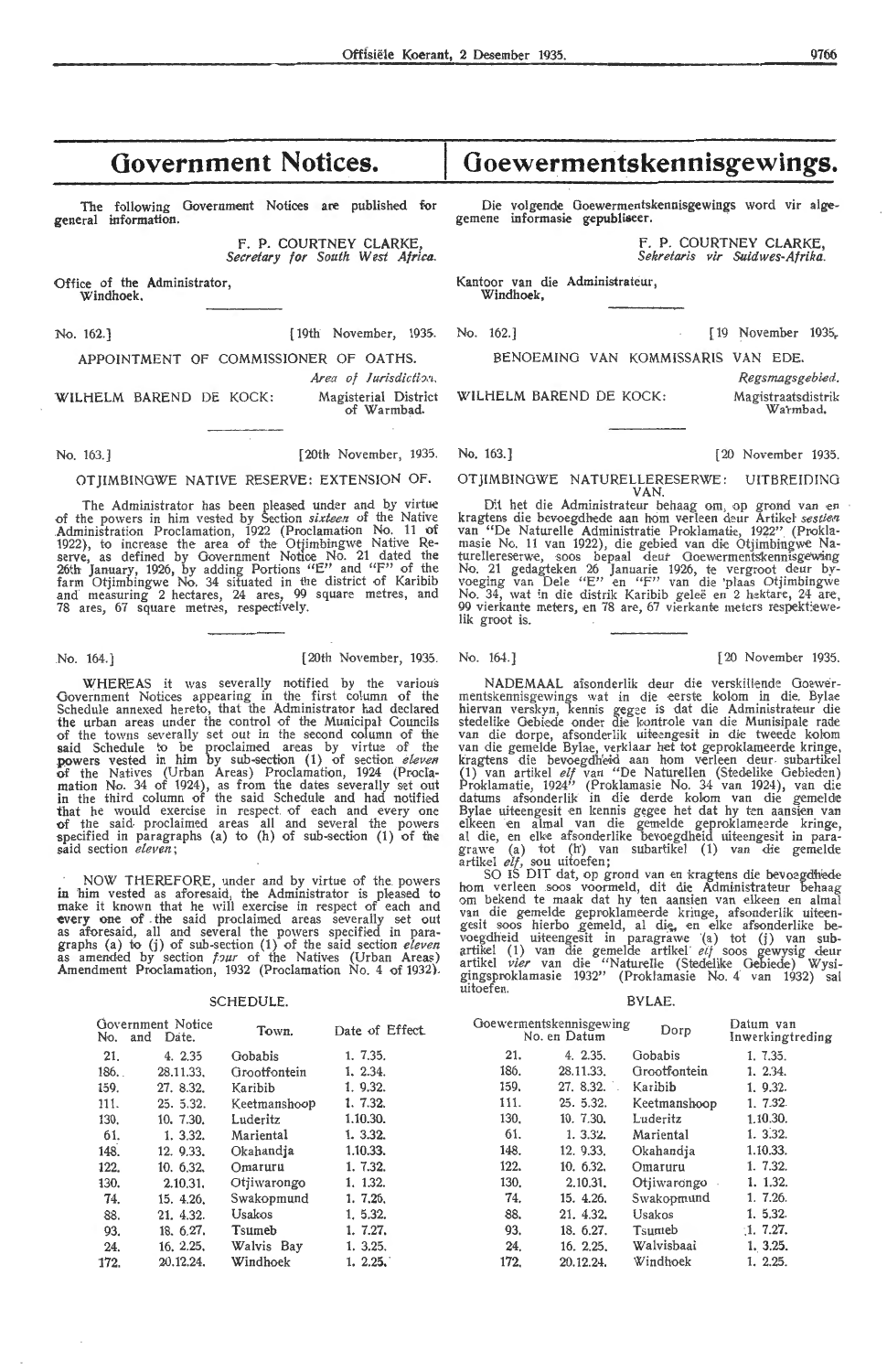No. 165.]

REGISTERING OFFICER: ELECTORAL DIVISION OF GROOTFONTEIN: APPOINTMENT OF.

The Administrator has been pleased, in terms of paragraph *three* of the Schedule to the South West Africa Constitution Act, 1925 (Act No. 42 of 1925 ), to approve of the appoint- ment ot DONALD JOHN STEWART as Registering Officer for the Electoral Division of Grootfontein, with effect from the 12th November, 1935; vice Mr. C. D. Spamer.

No. 166.] [25th November, 1935. No. 166.] [25 November 1935.

l21st November, 1935.

The Administrator has been pleased, in terms of Section 9 (1) of the Special Justice of the Peace Proclamation, 1921, **to** appoint the following officer to be a Special Justice of the Peace for the area set opposite his name, with effect from the 19th November, 1935:----

*Name. Area.* 

D. I. STEWART: The Whole Territory.

No. 167.) ! 26th November, 1935.

The following appointments as Clerks of the Court have been approved:-

- AUS: DAVID JOHANNES VAN DER WESTHUIZEN, with effect from the 28th November, 1935, to the 11th February, 1936, vice P. J. Boshoff, on leave.
- OTJIKONDO: ANDRIES JACOBUS HENNING, with effect from the 27th November, 1935, to the 5th February, 1936, vice A. J, Ettwein, on leave.

No. 168.) [ 27th November, 1935.

### MEAT TRADE CONTROL REGULATIONS.

The Administrator has been pleased to declare that the Meat Trade Control Regulations, published under Government Notice No. 157 of the 8th November, 1935, shall come into force and have effect from the 17th of December, 1935.

No. 169.] [28th November, 1935. No. 169.] [28 November 1935.

### NATIVE RESERVE REGULATIONS.

The Administrator has been pleased to approve of the following amendment to the regulations published under Government Notice No. 68 dated the 22nd day of May, 1924, with effect from the 1st of December, 1935:

The deletion of the schedule annexed to the regulations and the substitution of the following schedule therefor:-SCHEDULE.

### TARIFF OF GRAZING FEES IN NATIVE RESERVES.

LARGE STOCK: Excluding calves under one year, donkeys, and bulls approved by the Reserve Super-<br>intendent or Native Commissioner --

| From 1 to $50$<br>From 51 upwards<br>Scrub bulls |  |  | 2d. per head per month.<br>3d, per head per month.<br>4d. per head per month. |
|--------------------------------------------------|--|--|-------------------------------------------------------------------------------|
| DONKEYS:                                         |  |  |                                                                               |

4d. per head per month. From I to 5  $\sim 10^{11}$  km  $^{-1}$ 

No resident shall graze or keep more than five donkeys in a reserve without the special permission of the Native Commissioner of the district, who may grant exemption<br>over five in special cases when natives do genuine transport work.

No resident shall graze or keep more than 100 head of large stock (which shall include donkeys) in a Reserve without the special permission of the Administrator.

SMALL STOCK: Excluding lambs and kids under six months

From 1 to  $200$ .<br>From  $201$  upwards. From 1 to 200.  $\frac{1}{4}d$ , per head per month.<br>From 201 upwards  $\frac{1}{2}d$ , per head per month.

No resident shall graze or keep more than 300 head of small stock in a reserve without the special permission of the<br>Administrator.

Government Notice No. 49 dated the 23rd April, 1934, is hereby cancelled with ,effect from the 30th November, 1935.

No. 165.] [21 November 1935.

### REOISTRASIEAMPTENAAR, KIESAFDELING OROOTFONTEIN: BENOEMINO **VAN.**

Dit het die Administrateur behaag om, oor-eenkomstig die voorsienings van paragraaf *drie* van die Bylae van "De Zuidwest-Afrika Konstitutie Wet 1925" (Wet No. 42 van<br>1925), die aanstelling van DONALD JOHN STEWART as<br>Registrasieamptenaar vir die Kiesafdeling Grootfontein goed te keur vanaf 12 November 1935, in die plek van Mnr. C. D. Spamer.

Dit het die Administrateur behaag om, ooreenkomstig Artikel 9 (1) van die "Speciale Vrederechters Proklamatie, 1921", die volgende amptenaar as 'n Spesiale Vrederegter vir die streek wat langs sy naam geskrywe is, met ingang vanaf die 19de November 1935, aan te stel:--

*Naam.* Streek. D. J. STEWART: Die hele Gebied.

Die volgende aanstellings as Klerke van die Hof is goedgekeur:

- AUS : DAVID JOHANNES VAN DER WESTHUIZEN, met. ingang vanaf die 28ste November, 1935, tot die 1 lde Februarie 1936, in die plek van P. J. Boshoff, wie op verlof is.
- OTJIKONDO: ANDRIES JACOBUS HENNING, met ingang vanaf die 27ste November 1935, tot die 5de Februarie 1936, in die plek van A. J. Ettwein, wie op verlof is.

No. 168.] [27 November 1935.

REOULASIES BETREffENDE DIE KONTROLE VAN VLEISHANDEL.

Dit het die . Administrateur behaag om *te* verklaar dat die Regulasies betreffende die Kontrole van Vleishandel, volgens Goewermentskennisgewing No. 157 van die 8ste November<br>1935 gepubliseer, in werking sal tree en krag sal hê vanaf die 17de Desember 1935.

### NATURELLE-RESERWE REGULASIES.

Dit het die Administrateur behaag om die volgende wysiging van die regulasies wat volgens Goewermentskennisgewing No. 68 gedagteken die 22ste dag van Mei 1924, gepubliseer<br>is, met ingang vanaf die 1ste Desember 1935, goed te keur:<br>Die skrapping van die bylae wat aan die regulasies aan-<br>geheg is en die vervanging daarvan deur die volge

### BYLAE.

TARIEF VAN WEIFOOIE IN NATURELLE-RESERWES.

OROOTVEE: Met uitsluiting van kalwers onder een.<br>jaar, donkies, en bulle wat deur die Reserwe Super-<br>intendent of Naturelle Kommissaris goedgekeur is ---

| Van 1 tot 50<br>Van 51 opwaarts<br>Minderwaardige Bulle | 2d. per stuk per maand.<br>3d. per stuk per maand.<br>4d. per stuk per maand.                                                                                                                                                  |
|---------------------------------------------------------|--------------------------------------------------------------------------------------------------------------------------------------------------------------------------------------------------------------------------------|
| DONKIES:                                                |                                                                                                                                                                                                                                |
| $\mathbf{V}$ and $\mathbf{V}$ and $\mathbf{V}$          | and the contract of the contract of the contract of the contract of the contract of the contract of the contract of the contract of the contract of the contract of the contract of the contract of the contract of the contra |

Van 1 tot 5 . . 4d. per stuk per maand.

Geen bewoner mag meer as vyf donkies in 'n resenve laat wei of hou sonder die spesialie verlof van die Naturel!e Kommissaris van die distrik nie, wie vrystelling van meer<br>as vyf in spesiale gevalle mag toestaan wanneer naturelle<br>egte transportwerk verrig.

Geen bewoner mag meer as 100 stuk grootvee (wat donkies insluit) in 'n Reserwe laat wei of hou sonder die spesiale verlof van die Administrateur nie.

KLEINVEE: Met uitsluiting van lammers en boklammers onder ses maande

|  | Van 1 tot 200                                           |  |  |  | $1/4$ d. per stuk per maand.                    |  |
|--|---------------------------------------------------------|--|--|--|-------------------------------------------------|--|
|  | $\mathbf{U}_{\text{max}}$ and $\mathbf{U}_{\text{max}}$ |  |  |  | and the common state of the common state of the |  |

Van 201 opwaarts .  $\frac{1}{2}d$  per stuk per maand.

Geen hewoner mag meer as 300 stuk kleinvee in 'n reserwe laat wei of hou sonder die spesiale verlof van die Administrateur nie.

Goewermentskennisgewing No. 49 gedagteken die 23ste **April** 1934 word hiermee herroep met ingang vanaf die 30ste November 1935.

No. 167.] 126 November 1935.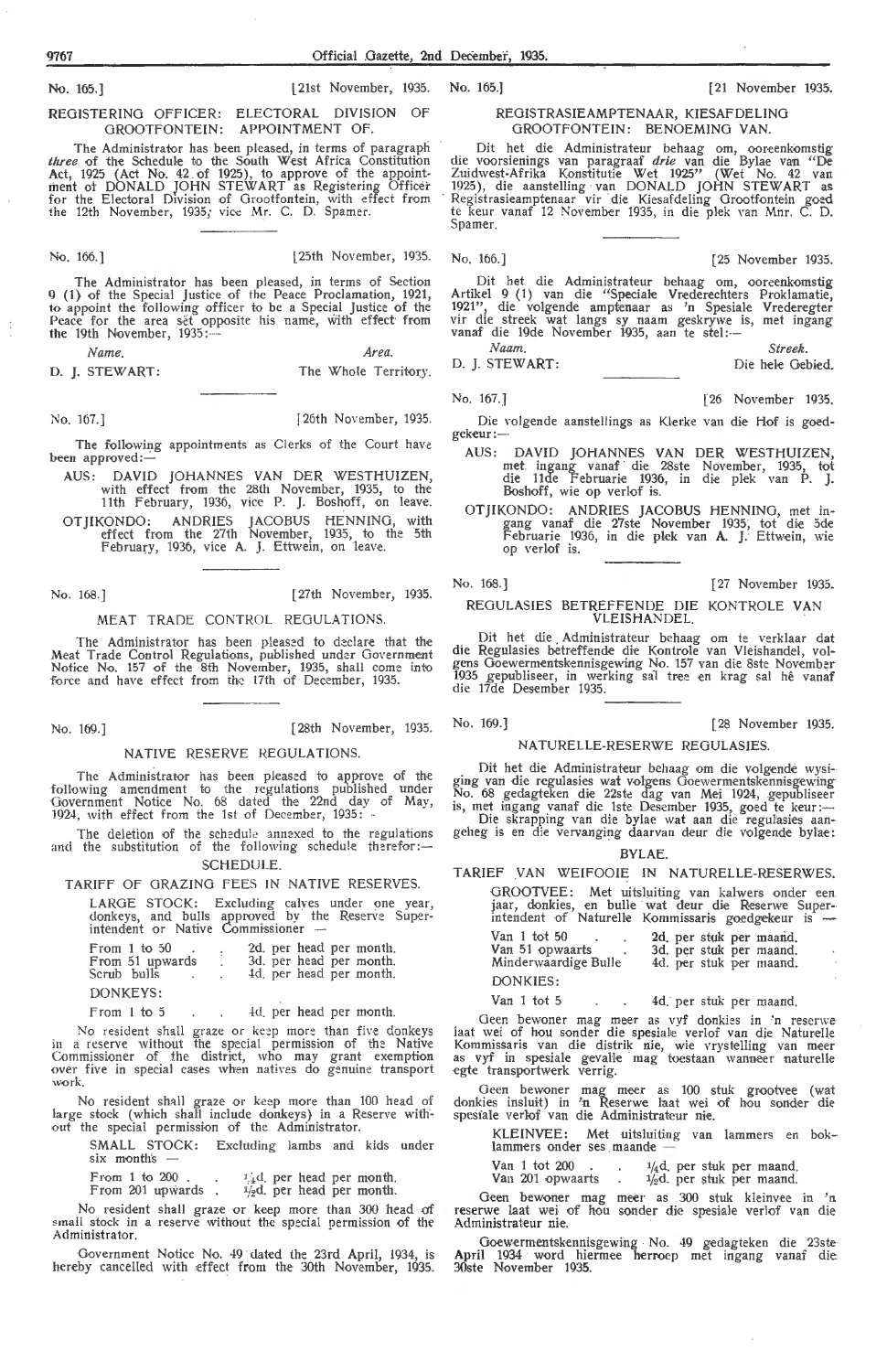### **General Notices.**

### (No. 83 of 1935.)

### SOUTH WEST AFRICA TENDER BOARD. ACCEPTANCE OF TENDER.

It is hereby notified for general information that the following tender has been accepted for the service mentioned:

Erection of Boys' Hostel at Gobabis: M. BRANDT at £4,675.

A. V. COOKE,

Secretary: South West Africa . Tender Board. Windhoek, 18th November, 1935.

(No. 84 of 1935.)

Notice is hereby given in terms of Section 13 (2) of the Education Proclamation, 1926 (Proclamation No. 16 of 1926 ), that a meeting of parents and guardians of children attending the Government School, Harmonie, district Grootfontein, will be held in the school building at 10 a.m. on Saturday th'e 7th February, 1936, for the purpose of electing a school 7th February, 1936, for the<br>committee for the said school.

Windhoek, Director of Education. 23rd November, 1935.

W. ORBAN,<br>Director of Education.

(No. 85 of 1935.)

### TERRITORY OF SOUTH WEST AFRICA

### REGISTRATION OF VOTERS.

### ELECTORAL DIVISION KEETMANSHOOP.

### REGISTERING OFFICER'S NOTICE OF REVISING OFFICER'S COURT.

Notice is hereby given that the Revising Officer, the Magistrate. Keetmanshoop, will attend at the Court House, KEETMANSHOOP, on the 21st day of December, 1935, at 10 o'clock a.m., for the purpose of amending. revising, and settling the Voters' List for the Electoral Division<sup>.</sup> of Keetmanshoop.

All persons whose claims have been disallowed by the Registering Officer, and all persons who have objected in<br>writing to the right of any person enrolled on the Provisional List to be so enrolled, or to the right of any person claiming to have his name registered as a Voter to be so registered, and all persons who have been so objected to, may appear before the Revising Officer at the time and piace aforesaid for the purpose of establishing their said claims or objections. All claimants and objectors must appear either personally or by an agent authorized thereto in writing.

Dated at Keetmanshoop, the 25th day of November, 1935.

P. H. LIEFELDT, Registering Officer.

## **Algemene Kennisgewings.**

(No. 83 van 1935.)

SUIDWES-AFRIKAANSE TENDERKOMMISSIE. AANNAME VAN TENDER.

Hiermee word vir algemene inligting bekend gemaak dat die volgende tender vir die vermelde diens aangeneem is:

> Oprigting van 'n Koshuis vir Seuns te Oobabis: M. BRANDT teen £4,675.

> > **A. V.** COOKE, Sekreta ris: **S.W.A.** Tende rkommissi-e.

Windhoek, 18 November 1935.

### (No. 84 van 1935.)

Hiermee word ooreenkomstig die bepalings van artikel 13 (2) van die Onderwysproklamasie 1926 (Proklamasie No. 16 van 1926) vir algemene inligting bekend gemaak dat **'n**  vergadering van ouers en voogde van kinders wat die Regeringskool Harmonie, distrik Grootfontein, bywoon, op Saterdag, 7 Februarie 1936, 10 v.m. in die skoolgebou gegou sal word teneinde 'n skoolkomitee vir genoemde skool te kies.

W. ORBAN,

23 November 1935.

Windhoek, Direkteur van Onderwys.

#### (No. 85 van 1935.)

GEBIED SUIDWES-AFRIKA.

#### REOISTRASIE VAN KIESERS.

#### KIESAFDELING KEETMANSHOOP.

### REOISTRASIE-AMPTENAAR SE KENNISGEWINO VAN DIE HOFSITTING VAN DIE REWISEUR.

Hierby word bekendgemaak dat die Rewiseur, die Magistraat, Keetmanshoop, in die Hofsaal, KEETMANS-<br>HOOP, op die 21ste dag van Desember 1935, om 10 uur *v.m., sitting sal hou om die Kieserslys vir die Kiesafdeling* it eetmanshoop te verbeter, te hersien en vas te stel.

Al die persone wie se aansprake deur die Registrasieamptenaar afgewys is, en al die persone wat skriftelik beswaar gemaak het teen die reg van iemand wat op die Voorlopige Lys geplaas is, om aldus gepiaas te word, of teen die reg van iemand, wat aanspraak gemaak het op registrasie as Kieser, om aldus geplaas te word; en al die persone, teen wie besware aldus gemaak is, kan voor die Rewiseur op die voorgenoemde tyd en plek verskyn, om hul aa nsprake of besware te doen geld. Al die aanspraak- en beswaarmakers moet persoonlik -of deur 'n skriftelik daartoe gemagtigde persoon verskyn.

Gedateer te Keetmanshoop, op hierdie 25ste dag van November 1935.

P. H. LIEFELDT, Registrasie-amptenaar.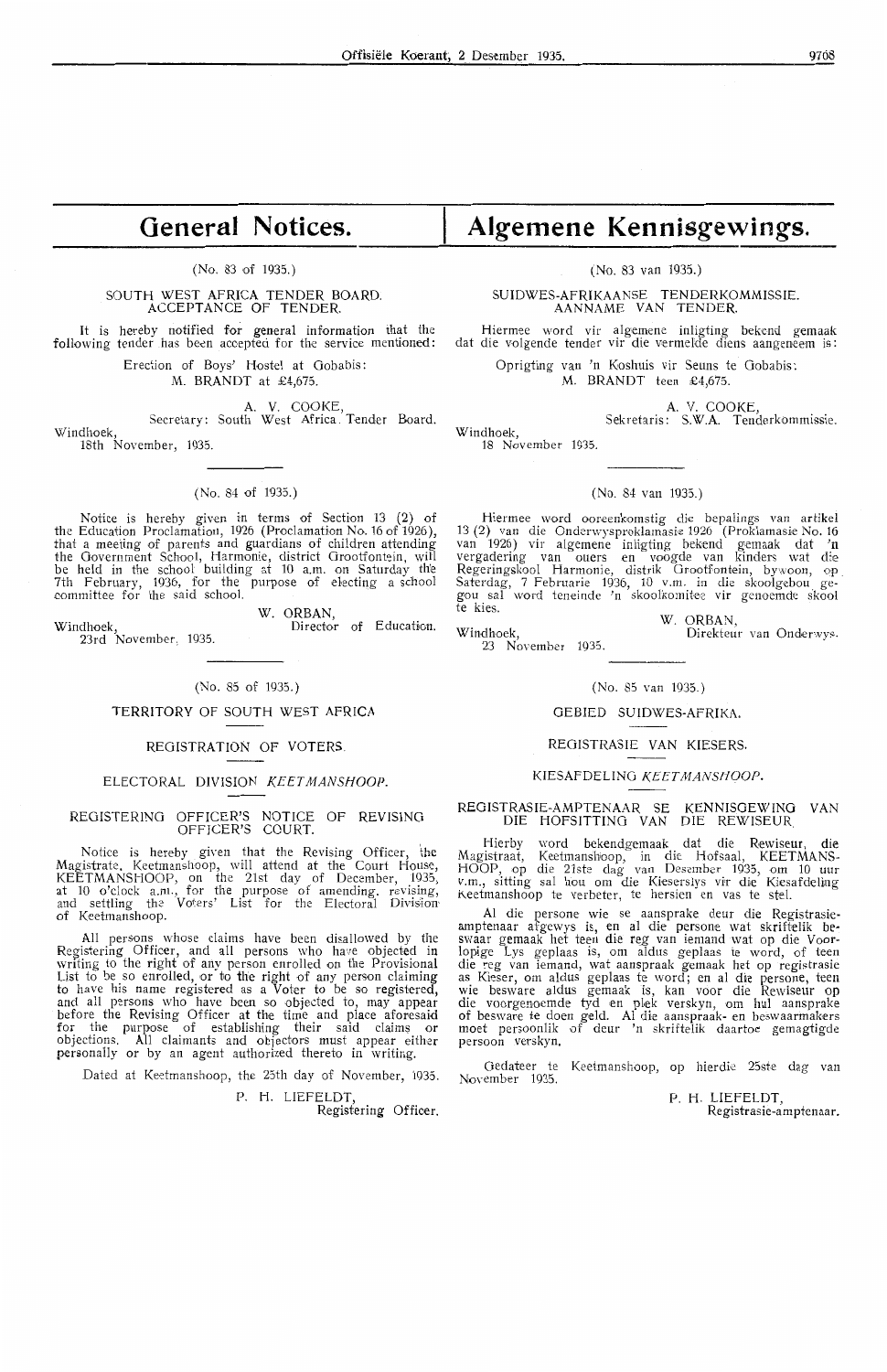### **Advertisements.**

### ADVERTISING IN THE *OFFICIAL GAZETTE* OF SOUTH WEST AFRICA.

The *Official Gazette* will be published on the 1st and 15th day of each month; in the event of either of those days falling on a Sunday or Public Holiday, the *Gazette* will be published on the next succeeding working day.

2. Advertisements for insertion in the *Gazette* must be delivered at the office of the Secretary for South West Africa (Room 46, Government Buildings, Windhoek) in the languages<br>in which they are to be published, not later than 4.30 p.m.<br>on the *ninth* day before the date of publication of the *Gazette* in which they are to be inserted.

3. Advertisements will be inserted in the *Gazette* after the official matter or in a supplement to the *Gazette* at the discretion of the Secretary.

4. Advertisements will be published in the *Official Gazette* in the English, Dutch or German languages; the necessary translations must be furnished by the advertiser or his agent. It should be borne in mind however, that the German version of the *Gazette.* is a translation only and not the authorised issue.

5. Only legal advertisements are accepted for publication in the *Official Gazette,* and are subject to the approval of the Secretary for South West Africa, who can refuse to accept or decline further publication of any advertisement.

6. Advertisements should as far as possible be typewritten. Manuscript of advertisements should be written on<br>one side of the paper only, and all proper names plainly inscribed; in the event of any name being incorrectly printed as a result of indistinct writing, the advertisement can only be republished on payment of the cost of another insertion.

7. The Subscription for the *Official Gazette* is 20/- per annum, post free in this Territory and the Union of South Afriea obtainable from Messrs. John Meinert Ltd., Box 56, Windhoek. Postage must be prepaid by Overseas subscribers. Single copies of the *Oazetle* may he obtained either from Messrs. John Meinert Ltd., Box 56, Windhoek, or from the Secretary for South West Africa at the price of 1/- per copy.

8. The charge for the insertion of advertisements other than the notices mentioned in the succeeding paragraph is at the rtae of 7/6 per inch single column and 15/- per inch -double column, repeats half price. (Fractions of an inch to be reckoned an inch.)

Notices to Creditors and Debtors in the estates of deceased persons and notices of executors concerning liquidation accounts lying for inspection, are published in schedule form at 12/· per estate.

10. No advertisement will be inserted unless the charge is prepaid. Cheques, drafts, postal orders or money orders must be made payable to the Secretary for South West Africa.

### NOTICE

is hereby given that HERTA Emma Maria Strehl, the legally adopted daughter of Axel Ludwig Gustav Wilhelm Krueger, of Klein Otavi, in the district of Grootfontein, has changed her name fo, and shall now and in future be known as Herta Emma **MARIA** Krueger.

Dated at Klein Otavi, Dist. Orootfontein, this 3rd day of November, 1935.

AXEL LUDWIG GUSTAV WILHELM KRUEGER, Adoptive Father of HERTA EMMA MARIA KRUEGER (formerly known as Herta Emma Maria Strehl).

### $Advertensis.$

### ADVERTEER IN DIE OFFISIELE KOERANT VAN SUIDWES-AFRIKA.

1. Die *Offisiele Koerant* sal op die lste en 15de van elke maand verskyn; ingeval een van hierdie dae op 'n Sondag op Publieke F,eesdag val, dan verskyn die *Offisiebe K oerant* op die eersvolgende werkdag.

2. Advertensies wat in die *Offisiete Koerant* geplaas moet word moet in die taal waarin hulle sal verskyn ingehandig word aan die kantoor van die Sekretaris vir Suidwes-Afrika (Kamer 46, Regerings-Geboue, Windhoek), nie later<br>as 4.30 n.m. op die neënde dag voor die datum van ver-<br>skyning van die *Offisiële Koerant* waarin die advertensies moet geplaas word nie.

3. Advertensies word in die *Offisiële Koerant* geplaas agter die offisiële gedeelte, of in 'n ekstra blad van die *Koerant,* soos die Sekretaris mag goedvind.

4. Advertensies word in die *Oftisiele Koerant* gepubli- seer in die Engelse, Afrikaanse en Duitse tale; die nodige vertalinge moet deur die adverteerder of sy agent gelewerword. Dit moet onthou word dat die Duitse teks van die Offisiële Koerant slegs 'n vertaling is, en nie die geoutoriseerde uitgawe is nie.

5. Slegs wetsadvertensies word aangeneem vir publikasie in die *Offisiële Koerant*, en hulle is onderworpe aan die goedkeuring van die Sekretaris vir Suidwes-Afrika, wat die<br>aanneming of verdere publikasie van 'n advertensie mag weier.

6. Advertensies moet sover as moontlik op die masjien geskryf wees. Die manuskrip van advertensies moet slegs op een kant van die papier geskryf word, en alle name moet duidelik wees; ingeval 'n naam ingevolge onduidelike handskrif foutief gedruk word, dan kan die advertensies slegs dan weer gedruk word as die koste van 'n nuwe opneming betaal word.

7. Die jaarlikse intekengeld vir die *Offisiele Koerant*  is 20/-, posvry in hierdie Oebied en die Unie van Suid-Afrika, verkrygbaar van die here John Meinert, Bpk., Posbus 56, Windhoek. Posgeld moet vooruit betaal word deur oorseese<br>intekenaars. Enkele eksemplare van die *Offisiële Koerant* i**s** verkrygbaar of van die here John Meinert, Bpk., Posbus 56, Windhoek, of van die Sekretaris vir Suidwes-Afrika, teen die. prys van 1/- per eksemplaar.

8. Die koste vir die opname van advertensies, behalwe die kennisgewings, wat in die volgende paragraaf genoem is, is teen die tarief van 7/6 per duim enkel kolom, en 15/ per duim dubbel kolom, herhalings teen half prys. (Oedeeltes van 'n duim moet as 'n volle duim bereken word.)

9. Kennisgewings aan krediteure en debiteure in die boedels van oorlede persone, en kennisgewings van eksekuteurs<br>betreffende Jikwidasie-rekenings, wat vir inspeksie lê, word in skedule-vorm gepubliseer teen 12/- per boedel.

10. Geen advertensie sal geplaas word nie, tensy die koste vooruit betaal is. Tjeks, wissels, pos- of geldorders moet betaalbaar gemaak word aan die Sekretaris vir Suidwes-**Afrika.** 

### NOTICE

is hereby given that fourteen days after publication hereof application will be made to the Magistrate of Karihib for the Transfer of the General Dealer's Licence of BORIS BRESLAW, Erf No. 1132, Usakos, to HEINRICH SIEVER-LING.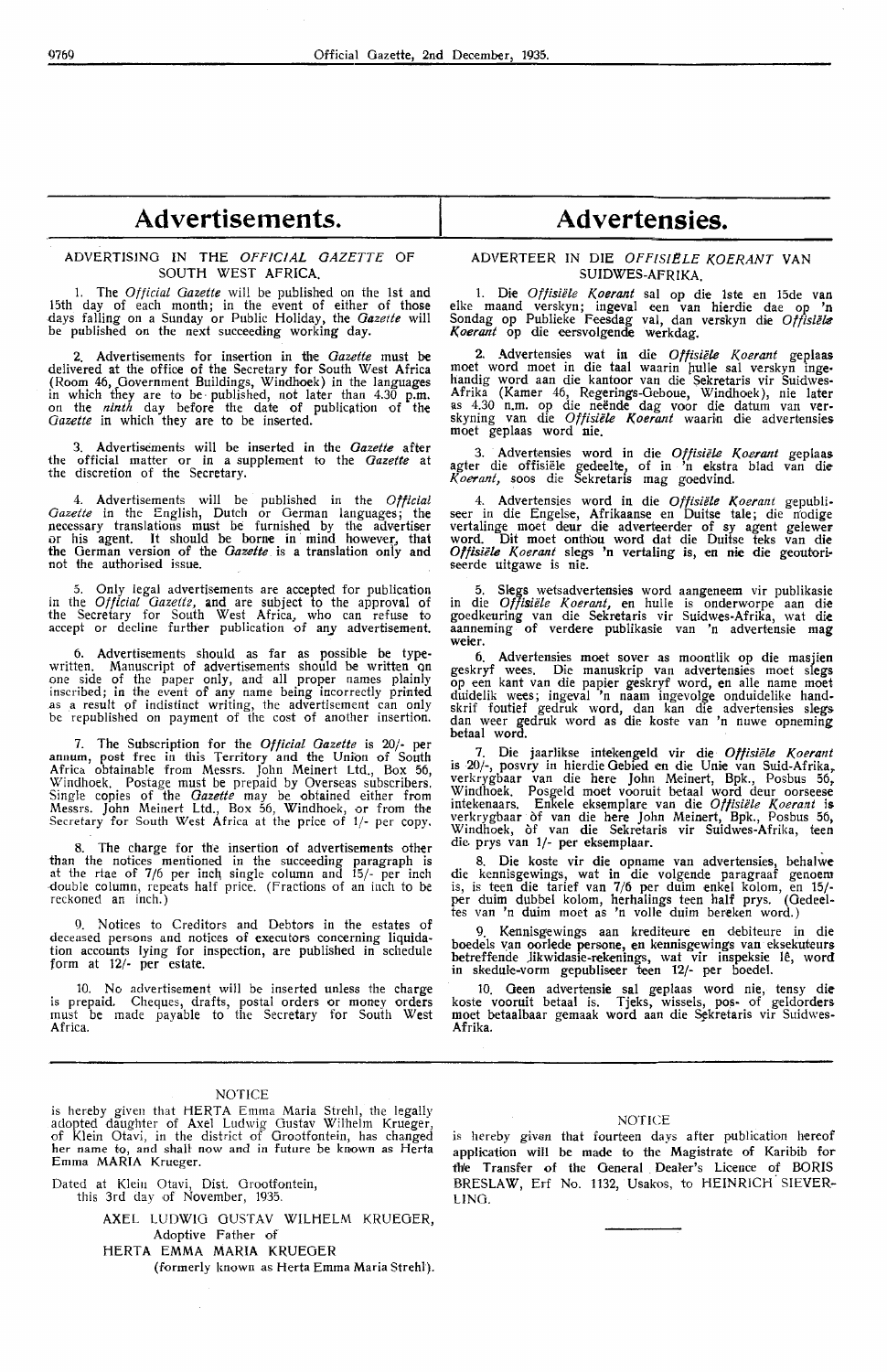### MOTOR CARRIER TRANSPORTATION, S.W. AFRICA. - MOTORTRANSPORT, SUIDWES-AFRIKA.

The undermentioned applications for motor carrier certificates are published in terms of sub-section (1) of section thirteen of the Motor Carrier Transportation Act, and subsection (2) of regulation *two.* 

Written representations (in duplicate) in support of, or in opposition to, such applications must be made to the Board or local board concerned within ten days from the date of this publication.

Die onderstaande aansoeke om motortransportsertifikate wvrd kragtens subartikel ( 1) . van aftikel *de,tien* **van die**  Motortransportwet, en subartikel (2) van regulasie *twee* **ge**publiseer.

Skriftelike vertoë (in duplikaat) tot ondersteuning of bestryding van hierdie aansoeke moet binne tien dae vanaf **die**  datum van hierdie publikasie aan die Raad of betrokke plaaslike raad gerig word.

| No. of<br>Application. | Name of Applicant.                                                                | Nature of proposed motor<br>carrier transportation and<br>number of vehicles. | Points between and routes over, or area<br>within which the proposed motor carrier<br>transportation is to be effected.                                                                                                                                                                                                                                                                                                                                                 |
|------------------------|-----------------------------------------------------------------------------------|-------------------------------------------------------------------------------|-------------------------------------------------------------------------------------------------------------------------------------------------------------------------------------------------------------------------------------------------------------------------------------------------------------------------------------------------------------------------------------------------------------------------------------------------------------------------|
| No. van<br>Aansoek.    | Naam van Applikant.                                                               | Aard van voorgestelde<br>motortransport en getal<br>voertuie.                 | Plekke waartussen en roetes waaroor, of<br>die gebied waarin die voorgestelde motor-<br>transport gedryf sal word.                                                                                                                                                                                                                                                                                                                                                      |
|                        | Local Road Transportation Board, Windhoek.<br>Plaaslike Padvervoerraad, Windhoek. |                                                                               |                                                                                                                                                                                                                                                                                                                                                                                                                                                                         |
| A. 36/1.               | F. Peters                                                                         | Passengers and goods.<br>Passasiers en goedere.                               | Windhoek, Harris, Hoffnungsfeld, Naos,<br>Areb, Kalkdraai, Morgenroth, Nauchas,<br>Borodina, Guisis, Nauzerus, Nauams,<br>Weissenfels, Isabis, Wener, Frieden-<br>tal, Hefner, Choaberib, Vaalgras,<br>Claratal, Harris, Kleinaub, Windhoek.                                                                                                                                                                                                                            |
| A. $36/2$ .            | F. Kretschmer & F. Schmidt                                                        | Passengers<br>Passasiers                                                      | Windhoek: "S.W. Creamery", Heidrich<br>Str., "Ausspannplatz", Town House,<br>Post Office, Magistrate's Office,<br>Railway Station, Bismarck Str.,<br>"Pinsenschaum Mill", Heidrich Str.                                                                                                                                                                                                                                                                                 |
| A. 36/3.               | van der Merwe & Lombard                                                           | Passengers and goods.<br>Passasiers en goedere.                               | (1) Gobabis, 405, Sandfontein, Gobabis,<br>(2) Gobabis, Maanhaar, Yvonne, Gobabis.                                                                                                                                                                                                                                                                                                                                                                                      |
| A. 36/4.               | A. & P. Hodgson                                                                   | Passengers and goods.<br>Passasiers en goedere.                               | (1) Gobabis, Masis, Makam, Gemsbokpan,<br>371, Aminuis, Gobabis.<br>(2) Gobabis, 412, 400, 385, 386, 386, 387,<br>382, 388, 389, 423, 424,<br>426, 390,<br>391, 393, 398, 397, 396,<br>401, 402,<br>403, 404, 405,<br>462,<br>463,<br>469, 296,<br>292, 290, 270, 509,<br>408,<br>507, 406,<br>407, 408,<br>413, 506,<br>507,<br>409, 411,<br>Gobabis.                                                                                                                  |
| A. 36/5.               | L. J. van Wyk                                                                     | Passengers and goods.<br>Passasiers en goedere.                               | (1) Okahandja, Otjizasu, Montrose,<br>Oviumbo, Okatjapia, Engadin,<br>Vreemdeling, Zwerweling, Montieth,<br>Goedemoed, Geduld, Ombakatjowinde,<br>Langdon, Morogoro, Daylight,<br>Eleksie, Vooruitgang, Okaharui,<br>Otjikongo, Otjiruze, Okahandja.<br>(2) Okahandja, Langdon, Danneberg,<br>Oorlogsdeel, Okaperuperu, Okatjeru<br>Hochfeld, Okawatuta, Okongonna,<br>Omepanda, Poodle, Obeameta, Eahero,<br>Langdon, Eensgesind, Schweizerland<br>Eleksie, Okahandja. |
| A. 36/6.               | W. Arendt                                                                         | Passengers and goods.<br>Passasiers en goedere.                               | (1) Gobabis, Kakus, Nabatsaub, Spatzen-<br>feld, Keitsaub, Kuduberg,<br>Tahiti, Auros, Louis Botha Grune-<br>berg, Hoaseb, Kameelpoort,<br>Chamasaris, Alabama, Texas,<br>Pretorius, Gobabis.<br>(2) Gobabis, Gunichas West, Esparanza,<br>Schellenberg, Herren, Kaukurus,<br>Friedland, Breitenberg, Styria.<br>Yellowbank, Kuduberg, Kaitsaub,<br>Gobabis.                                                                                                            |
| A. $36/7$ .            | I. Braude                                                                         | Passengers and goods.<br>Passasiers en goedere.                               | (1) Gobabis,<br>411,<br>402, 403, 408, 407,<br>406, 405, 396, 455,<br>395, 394, 392,<br>391, 393, 390, 426, 423, 424, 421,<br>414, 422, 387, 386, Gobabis.<br>(2) Gobabis,<br>Bassingthwaighte,<br>Hinter-<br>land, Eindpaal, Vergelegen, Honde-<br>blaf, Aandster, Helder, 380, 383, 384, 381, 382, 388, 389, 399, 385, 400,<br>401, 412, Gobabis.                                                                                                                     |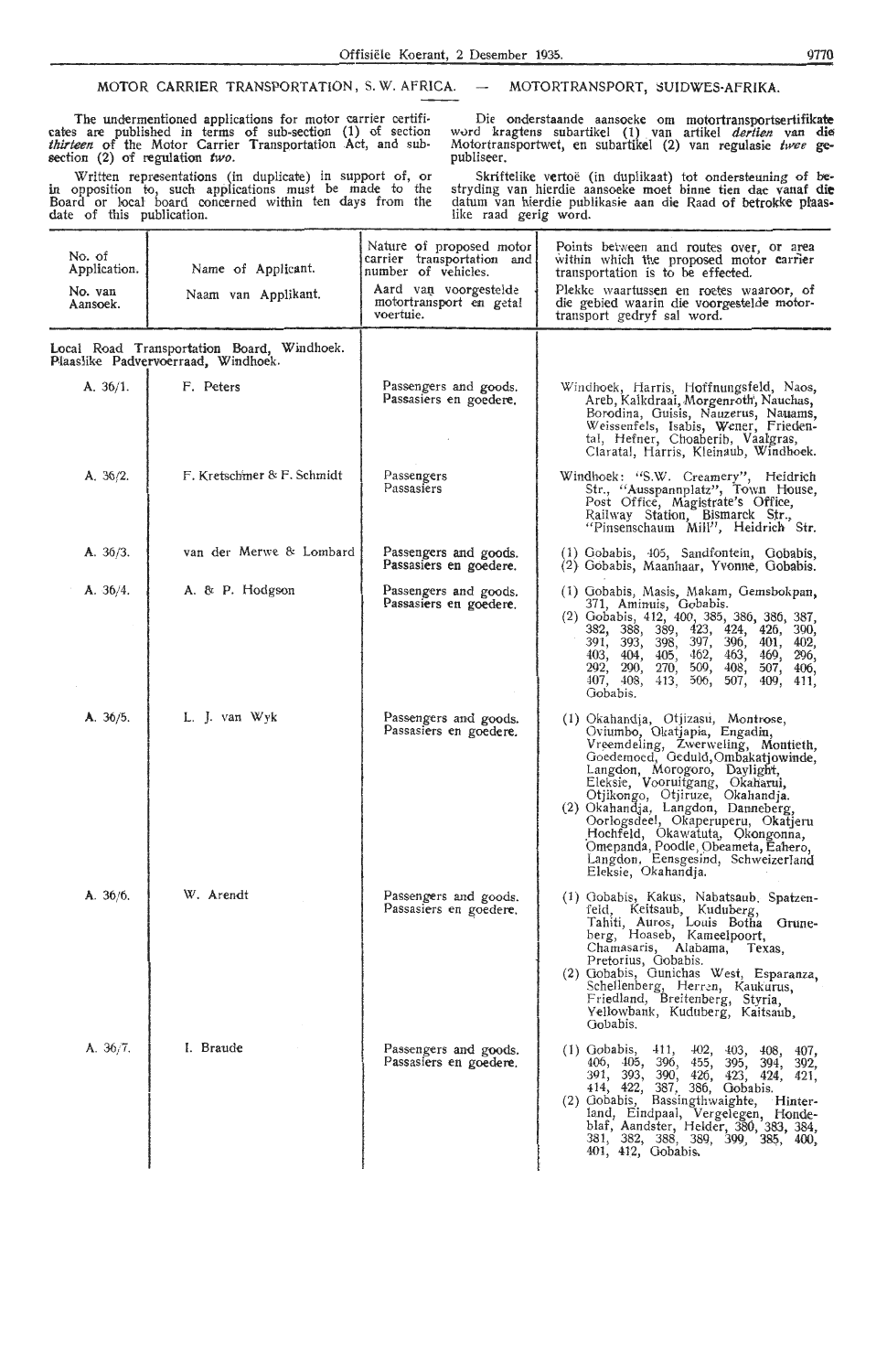NOTICES OF TRUSTEES AND ASSIGNEES. Pursuant to Section *ninety-nine*, Sub-section (2), of the Insolvency Act, 1916, as applied to South West Africa.

The liquidation accounts and plans of distribution or/ and contribution in the Assigned or Sequestrated Estates mentioned in the subjoined Schedule having been confirmed on the dates therein mentioned, notice is hereby given that a dividend is in course of payment or/and a contribution in course of collection in the said Estates as in the Schedule is<br>set forth, and that every creditor liable to contribute is required to pay the trustee or assignee he is liable at the address mentioned in the Schedule.

KENNfSOEWINO VAN KURATORS EN BOEDELBEREDDERAARS. Ingevolge artikel *neen-en-neentig,* onderartikel (2) van die Insolvensiewet 1916, soos op Suidwes-Afrika toegepas.

Aangesien die likwidasierekenings en state van distribusie of/en kontribusie in die afgestane of gesekwestreerde boedels vermeld in die onderstaande Bylae op die daarin genoemde datums bekragtig is, word hiermee kennis gegee dat 'n diwident uitgekeer of/en 'n kontribusie in vermelde boedels ingevorder sal word, soos uiteengesit in die Bylae, en dat elke kontribusiepligtige skuldeiser die deur hom verskuldigde bedrag aan die kurator of boedelberedde<br>raar by die adres in die Bylae genoem, moet betaal.

*Form. No.* 7 */Form.No .* 7, SCHEDULE - BYLAE.

| No. of<br>Estate<br>No. van<br>Boe del | Name and Description<br>of Estate<br>Naam en Beskrywing<br>van Boedel                                                                            | Date when<br>Account<br>Confirmed<br>Datum<br>waarop Re-<br>kening be-<br>kragtig is | Whether a Dividend is<br>being paid or Contri-<br>bution being collected,<br>or both<br>Of 'n diwident uitgekeer<br>word of 'n kontribusie<br>ingevord, word of beide | Name of Trustee or<br>Assignee<br>Naam van Kurator of<br>Boedelberedderaar | <b>Full Address of Trustee</b><br>or Assignee<br>Volledige Adres van<br>Kurator of<br>Boedelberedderaar |
|----------------------------------------|--------------------------------------------------------------------------------------------------------------------------------------------------|--------------------------------------------------------------------------------------|-----------------------------------------------------------------------------------------------------------------------------------------------------------------------|----------------------------------------------------------------------------|---------------------------------------------------------------------------------------------------------|
| 370                                    | Lentin & Tobias $-$ Max<br>Lentin, David Lentin, Jacob<br>Louis Tobias and Hessel<br>Abramson, trading as -<br>Cattle speculators of<br>Windhock | 16/11/35                                                                             | Dividend is being paid                                                                                                                                                | D. W. F. E. Ballot<br>and E. Worms                                         | Box 18, Windhoek                                                                                        |

NUTICES OF TRUSTEES AND ASSIGNEES. Pursuant to Section *ninety-six*, Sub-section (2), of the Insolvency Act. 1916, as applied to South West Africa.

Notioe is hereby given that the liquidation accounts and plans of distribution or/ and contribution in the Estates mentioned in the subjoined Schedule will lie open at the offices therein mentioned for a period of fourteen days, or<br>such longer period as is therein stated, from the date mentioned in the Schedule or from the date of publ

KENNISGEWING VAN KURATORS EN BOEDELBEREDDERAARS. Ingevolge artikel *ses-en-neëntig*, onderartikel (2) van die Insolvensiewet 1916, soos op Suidwes-Afrika toegepas.

. Kennis word hiermee gegee, dat die likwidasierekenings en state van distribusie of/en kontribus1e in die boedels, vermeld in aangehegte Bylae, vir inspeksie deur skuldeisers in die vermelde kantore, gedurende 'n tydperk<br>van veertien dae of soveel langer, soos daarin vermeld, vanaf die datum, in die Bylae vermeld, of vanaf die

**Form.** No. 6 / *Form.* No. 6. SCHEDULE. - BYLAE.

| No. of<br>Estate<br>No. van | Name and Description of Estate<br>Naam en Beskrywing van Boedel     | Description of Account<br><b>Beskrywing</b><br>van Rekening | Offices at which Account<br>will lie open<br>Kantore waar Rekening vir<br>inspeksie sal lê | Date from which<br>Account will lie<br>open<br>Datum vanaf wan-<br>neer Rekening vir<br>inspeksie sal lê |           |
|-----------------------------|---------------------------------------------------------------------|-------------------------------------------------------------|--------------------------------------------------------------------------------------------|----------------------------------------------------------------------------------------------------------|-----------|
| <b>Boedel</b>               |                                                                     |                                                             | Master<br>Meester                                                                          | Magistrate<br>Magistraat                                                                                 | From/Van  |
| 450                         | Insolvent Estate Alfred Maximilian<br>Guether, merchant of Luderitz | First Liquidation and<br>Distribution Account               | Windhoek                                                                                   | Luderitz                                                                                                 | 2/12/1935 |

### CERTIFICATE.

### WITHDRAWAL OF NOTICE OF SURRENDER.

It having been made to appear to me that the notice of Intention to Surrender as insolvent the estate of DANIEL PETRUS WOLFAARDT, a farmer of farm Rietmond in the<sup>-</sup><br>District of Gibeon, which appeared in the Official Gazette of the 1st November, 1935, was published in good faith and that<br>there are good and sufficient reasons for the with'drawal thereof.

I hereby certify my consent to such withdrawal in terms of Section 7, sub-section (2) of Ordinance 7 of 1928.

### J. Mc. I. M. Commaille,

MASTER OF THE HIGH COURT,

Master's Office, Windhoek,

26th November, 1935.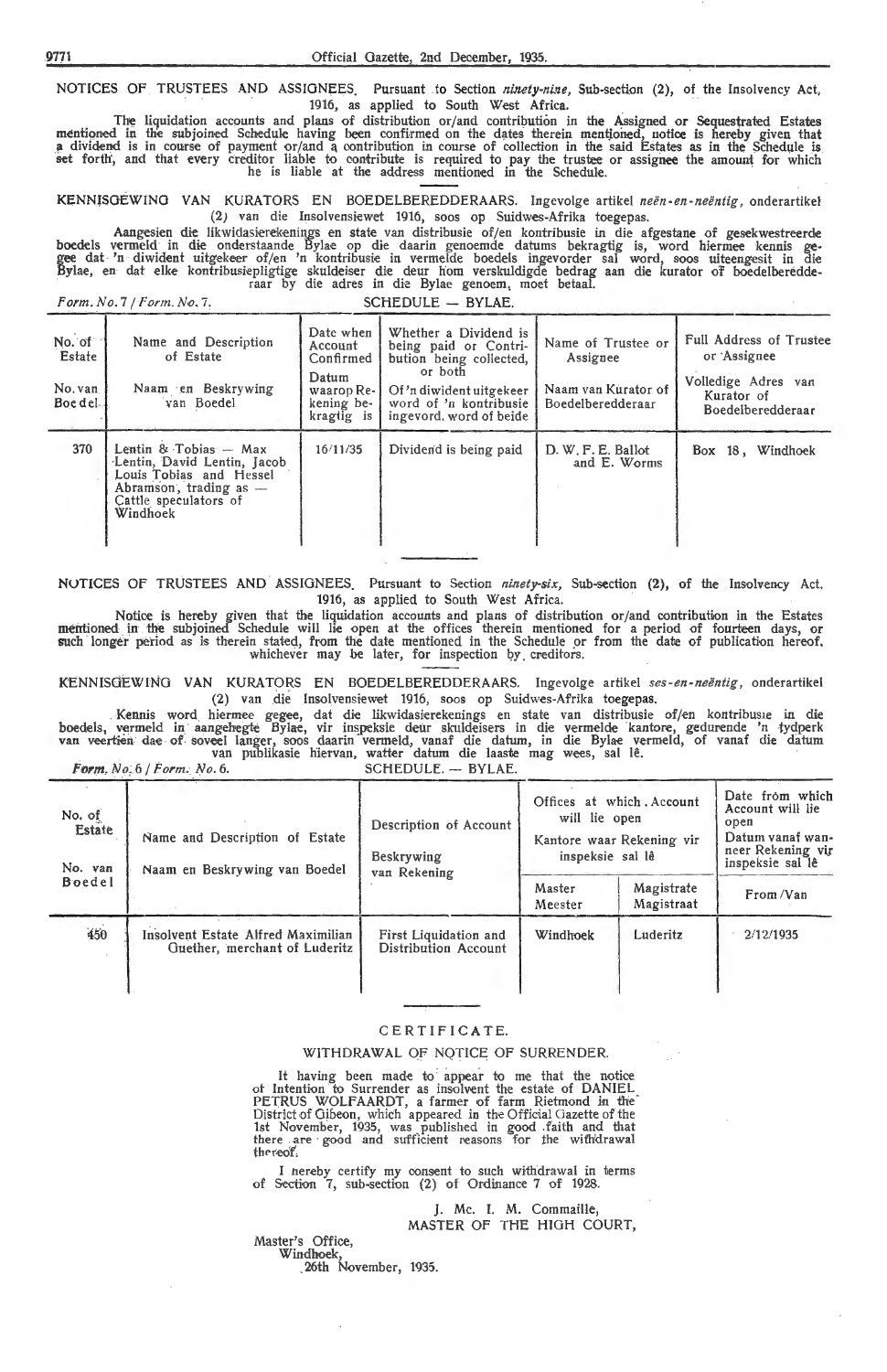NOTICES OF TRUSTEES AND ASSIGNEES. Pursuant to Sections forty and forty-one of the Insolvency Act, 1916, as applied to South West Africa.

Notice is hereby given that a meeting of creditors will be held in the Sequestrated or Assigned Estate mentioned in the subjoined Schedule on the dates, at the times and places, and for th'e purposes therein set forth.

Meetings in Windhoek will be held before the Master; elsewhere they will be held before the Magistrate.

KENNISOEWINOS VAN KURATORS EN BOEDELBEREDDERAARS. Ingevolge artikels veertig en een-en-veertig van die Insolvensiewet 1916, soos op Suidwes-Afrika toegepas.

Hiermee word kennis gegee dat 'n byeenkoms van skuldeisers in die gesekwestreerde of afgestane Boedels, vermeld in die onderstaande Bylae op die datums, tye en plekke en vir die doeleindes daarin vermeld, gehou sal word. In Windhoek sal die byeenkomste voor die Meester en in ander plekke voor die Magistraat gehou word.<br> $\sigma$ .  $4.$  / Form, No. 4. SCHEDULE -- BYLAE

 $Form. No. 4./ Form. No. 4.$ 

| No. of<br>Estate    | Whether<br>Name and Description<br>Assigned or<br>of Estate<br>Sequestrated |                                               | Day, Date and Hour of Meeting<br>Dag, Datum en Uur van<br>Byeenkoms |               |             | Place of<br>Meeting   | Object of Meeting                                                                                                                                                                                                           |
|---------------------|-----------------------------------------------------------------------------|-----------------------------------------------|---------------------------------------------------------------------|---------------|-------------|-----------------------|-----------------------------------------------------------------------------------------------------------------------------------------------------------------------------------------------------------------------------|
| No. van<br>B oe del | Naam en Beskrywing<br>van Boedel                                            | Of Boedel<br>Gesekwestreer<br>of Afgestaan is | Day/Dag                                                             | Date<br>Datum | Hour<br>Uur | Plek van<br>Byeenkoms | Doel van Byeenkoms                                                                                                                                                                                                          |
| 224                 | The late J. de Wet de Vos                                                   | Sequestrated                                  | Friday                                                              | 13/12/35      | 10 a.m.     | Windhoek              | To pass a resolution<br>authorising the paymer<br>to the widow of the<br>Insolvent of the proceeds<br>of a certain deferred<br>Policy of Life insurance<br>on the life of her minor<br>son who has died                     |
| $-457$              | Otto Martin Dannert                                                         | Sequestrated                                  | Saturday                                                            | 21/12/35      | $10a$ . m.  | Omaruru               | Special and general<br>meeting in terms of<br>Secs. 40 and 41 of Ord.<br>7 of 1928 for the purpose<br>of proving claims and<br>giving instructions to<br>Trustee re disposal of<br>portions G and H of<br>farm Otjimbingwe. |

NOTICE TO CREDITORS **AND** DEBTORS. ESTATES OF DECEASED PERSONS. Section 46, Act No. 24 of 1913, as applied to South West Africa.

Creditors and Debtors in the Estates specified in the annexed Schedule are called upon to lodge their claims with and pay their debts to the Executors concerned within the stated periods calculated from the date of publication hereof.

KENNISGEWINO AAN SKULDEISERS EN SKULDENAARS. BOEDELS VAN OORLEDE PERSONE Artikel 46, Wet No. 24 van 1913, soos toegepas op Suidwes-Afrika.

Skuldeisers en skuldenaars in die Boedels wat vermeld is in bygaande Bylae word versoek om hul vorderings in te lewer en hul skulde te betaal by die kantore van die betrokke Eksekuteurs binne die gemelde tydperke, vanaf die datum van publikasie hiervan.

 $SCHEDULE - BYLAF$ 

| Estate No.<br>Boedel No. | ESTATE LATE<br>BOEDEL VAN WYLE             | Within a period of<br>Binne 'n tydperk van | Name and Address of Executor or<br>authorized Agent<br>Naam en Adres van Eksekuteur of<br>gemagtigde Agent |
|--------------------------|--------------------------------------------|--------------------------------------------|------------------------------------------------------------------------------------------------------------|
| 1780                     | David Johannes Jacobs                      | 21 days                                    | Johanna Frederika Catharina Jacobs<br>(born Van Heerden),<br>Aus, Dist. Luderitz, S.W.A.                   |
| 1783                     | Janet Phillips Willson (born Mills)        | 21 days                                    | W. L. Willson, Aus, Dist. Luderitz,<br>S.W.A.                                                              |
| 1785                     | Peter Lionel John Pieterse                 | 30 days                                    | Rose Pieterse, Executrix<br>Testamentary, $c/o$ J. D. Lardner<br>Burke, Windhoek.                          |
| 1790                     | Friedrich Wilhelm Richard Grothusen        | 21 days                                    | Emma Henriette Pauline Grothusen.<br>Swakopmund.                                                           |
| 1794                     | Maria Faden, born Kierdorf, formerly Finke | 30 days                                    | Otto Rösemann, c/o Justizrat Dr.<br>Albert Stark, Box 37, Windhock.                                        |
| 1799                     | Andrew Findlater Davidson                  | 30 days                                    | The Standard Bank of South Africa<br>Ltd., Windhoek, S.W.A.                                                |
|                          |                                            |                                            |                                                                                                            |